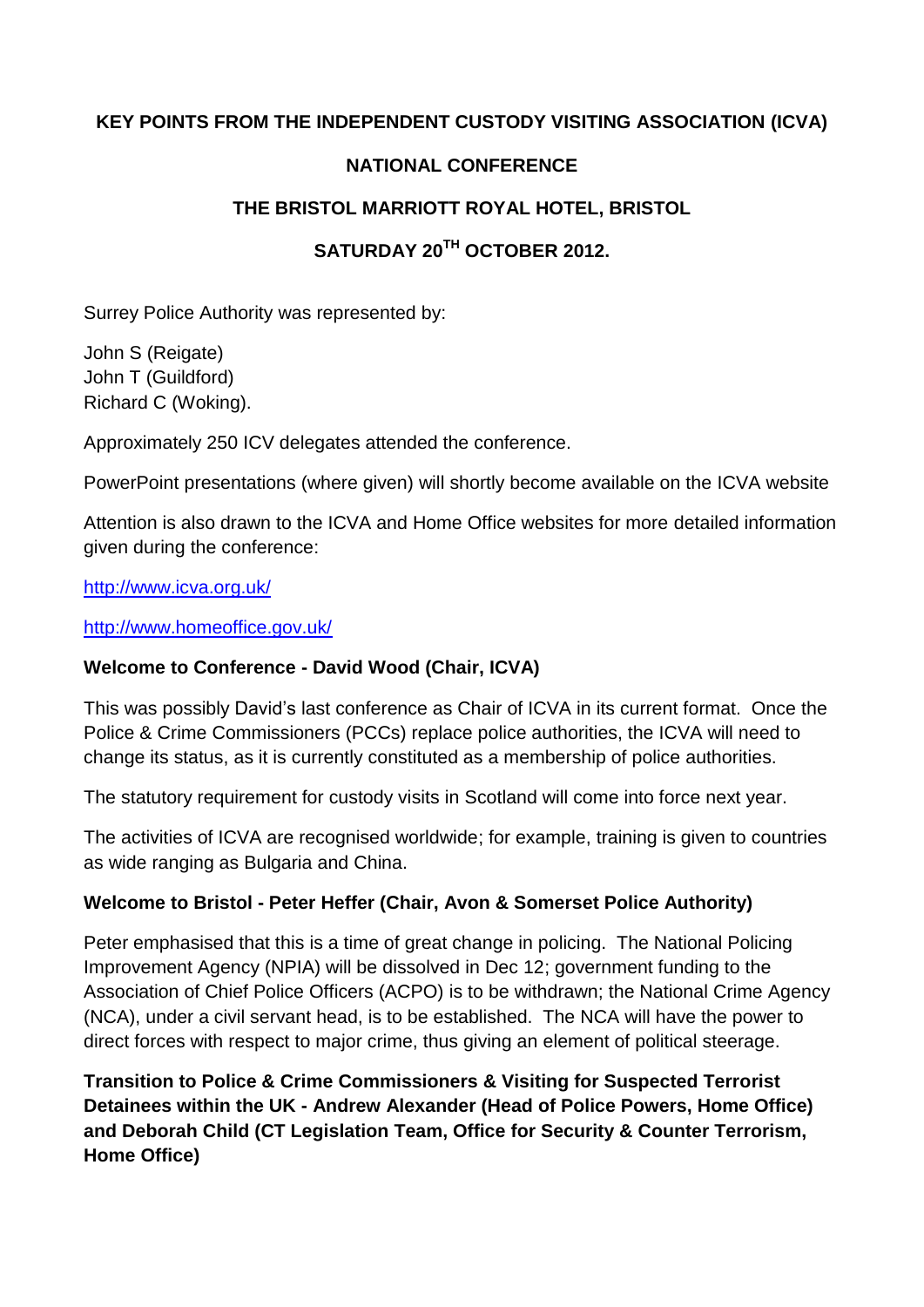# *Developments in custody visiting*

PACE Code changes – Codes C and H came into effect on 10 Jul 12 and Code G will come into effect on 12 Nov 12.

Form S117 of the Coroners and Justice Act now makes statutory the right for the visiting of terrorist detainees in custody (see below).

Review of ICV Code of Practice:

- Will follow as a result of the above and the recent (8 Aug 12) introduction of the Police and Fire Reform Act in Scotland.
- A consultation period of approximately 2 months will be held from the beginning of Dec 12 on the revised code. All ICVs are encouraged to respond either individually or collectively through their scheme manager. The winter edition of 'Visiting Times' is being held back to take account of this important change to the Code of Practice.
- The review will be put before Parliament in Feb 13.
- Training and guidance will be issued thereafter.

PCCs must publish information on their ICV scheme, although this will not include names of individual ICVs.

# *Visiting terrorist suspects*

Form S117 of the Coroners and Justice Act:

- Requires the Independent Reviewer of Terrorism Legislation (IPTL), Mr David Anderson QC, to be notified of warrants for further detention concerned with terrorism. This came into effect on 7 Aug 12.
- Makes statute for those detained under S41 Terrorism Act (TACT) 2000 to be visited. The IPTL will visit all such detainees.
- Is part of a wider government change to counter terrorism legislation.

There are 5 TACT detainee facilities in the UK, 2 of which are in the Metropolitan Police Service area of responsibility, none are in Surrey.

Visits to TACT detainees will be conducted under similar arrangements as those for PACE detainees, with a particular emphasis on welfare. There are, however, some differences:

- ICVs may view and listen to interview tapes.
- A copy of the ICV's report is to be given to the IPTL in addition to normal distribution.
- ICVs must be Security Check (SC) cleared and have been an ICV for a minimum of a year.
- Additional selection and training is required for the role.

Mr David Anderson QC, who was by chance in the audience, also said a few words: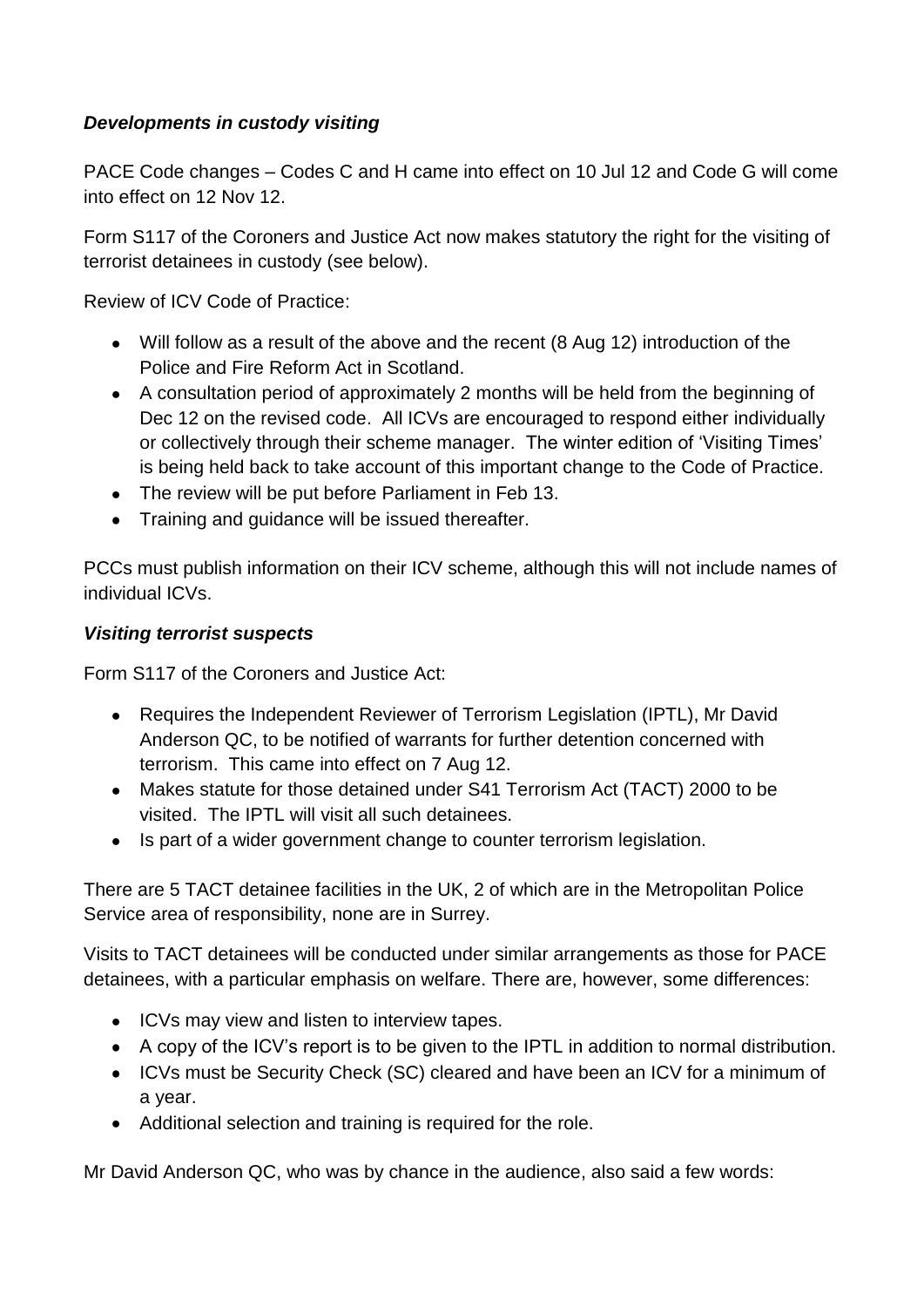ICVs act as his 'eyes and ears' and visits should occur within the first 24 hours of detention. Following an ICV visit, he may seek further clarification from the ICV if issues are raised.

## *Police and Crime Commissioners*

The change from police authorities to PCCs will occur following elections on 15 Nov 12 with the elected winner taking post on 22 Nov. The initial term will be until 5 May 16 (3.5 years), then 4 yearly (in London the PCC came into effect on 16 Jan 12 to coincide with the mayoral elections).

Background:

- Government perceive a lack of clear accountability.
- Police forces are disconnected from the public and over-reliant on central bureaucracy.
- Chief Constables (CC) will be appointed by the PCC, not the Home Office.
- National policing will be covered by the Strategic Policing Requirement.
- The NCA will expand on the current role of Serious Organised Crime Agency (SOCA).
- The Policing protocol sets out the responsibilities of individual parties (Home Secretary, PCC and CC).
- Police and Crime Panels will assess and check the performance of each commissioner. The panel will consist of one councillor from each local authority, both county and borough.

# **Bradley Report / Commissioning of Police Healthcare - Ivan Trethewey (Police Healthcare Programme Manager**)

Ivan, an ex Devon and Cornwall Chief Inspector, briefly explained 'The Bradley Report.' The Rt. Hon Lord (Keith) Bradley, a former Home office Minister, was commissioned in 2007 to carry out an independent review of how offenders with mental health problems or learning disabilities could be diverted from prison to other services and what were the barriers to such action.

The speaker's primary responsibility is the transfer of healthcare provision to the NHS across the UK. The provision of healthcare is mainly about fitness to detain/interview and the collection of forensic samples.

Of the 39 Police Forces in England, 33 have transferred to the scheme – this is currently a voluntary transfer, it may become statutory if the law changes.

The average length of custody is 11 hours, and there were 21 deaths in custody 2010/2011 (IPCC).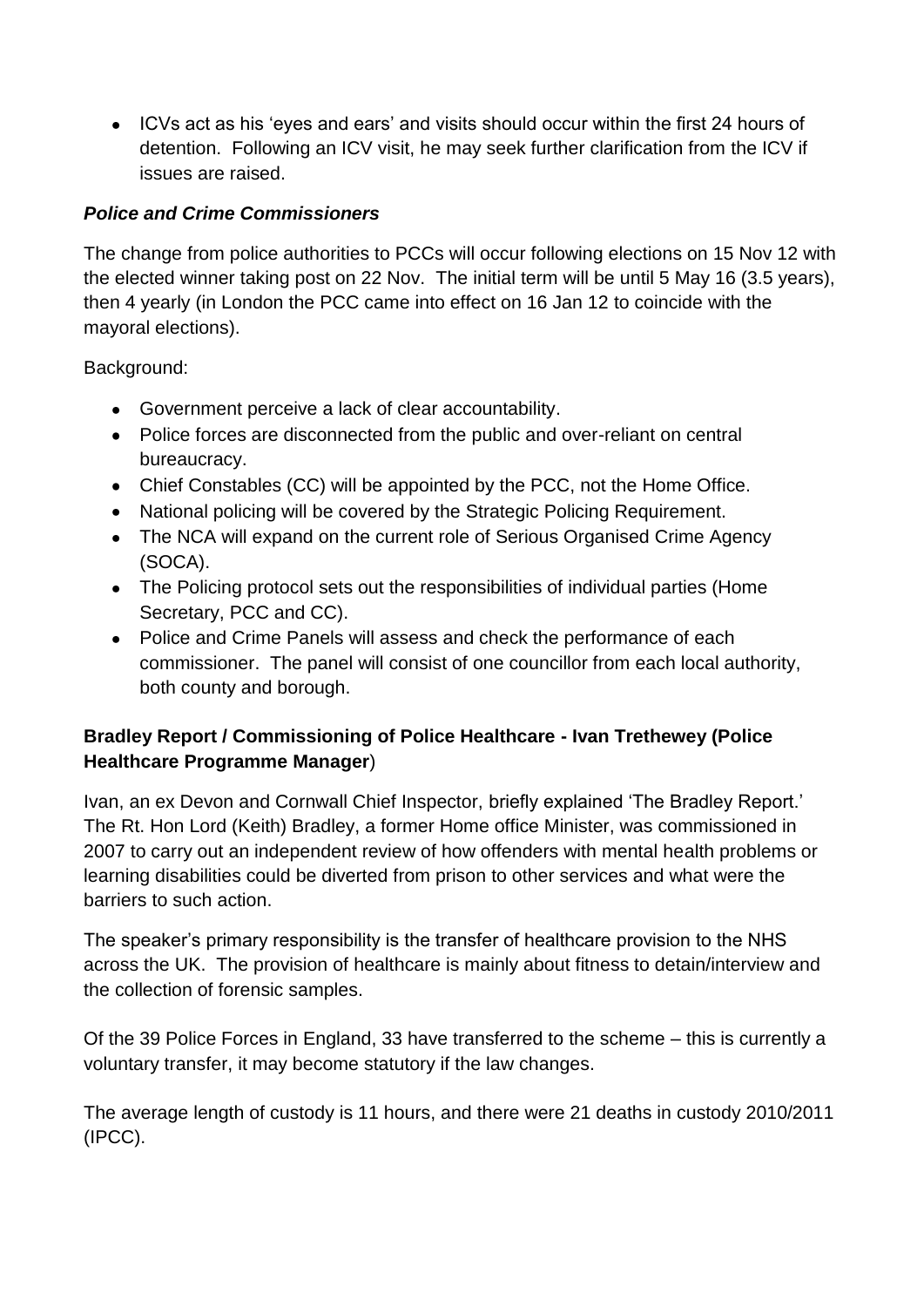In his view 'Police procure, health commission.'

The speaker also outlined the policy of Diversion; this is basically a 'common sense approach,' enacted at time of arrest. If people need help, i.e. suffer from a mental disorder, it is sensible - at that time – to divert them to treatment and help, the earlier the better. He went on to stress that one of the main benefits of NHS provision will be the availability to those practitioners of healthcare IT records (such as EMIS and Vision) in the custody suites, for instant medical information about a detainee.

It is planned that there will be NHS Healthcare Commissioners across the whole criminal justice system by 2015.

### **Transition to Police & Crime Commissioners - James Tate (Independent Custody Visiting Scheme Manager, Mayor's Office for Police & Crime Commissioner)**

James talked about 'The Transition to PCC's'. He manages a team of five ICV coordinators, each of whom directly manages between 60 – 90 volunteers.

London is the first area to appoint a PCC. There are 32 boroughs, with 1, 2, or 3 suites per borough. This is now a *London* scheme, *not* a borough one.

Change is now seen as being based upon the personal perceptions of a single individual and not a Police Authority.

He suggested that, based upon the Mayor's Office for Police & Crime Commissioner (MOPAC) experience, the questions for Custody Visitors to PCCs around the country are:

- Funding.
- Who will run the scheme?
- Who will deliver administrative support?
- Will the ICV scheme be outsourced to voluntary organisations?
- How will a new scheme be set up?
- To whom will it report?
- How will concerns be addressed?

In his view, the overriding principle of the appointment of PCCs is that:

"*The power to hold police to account is held by a single individual*."

### **Ian Smith – CEO, ICVA**

The original first speaker after lunch was unable to attend and was replaced by Ian Smith at very short notice.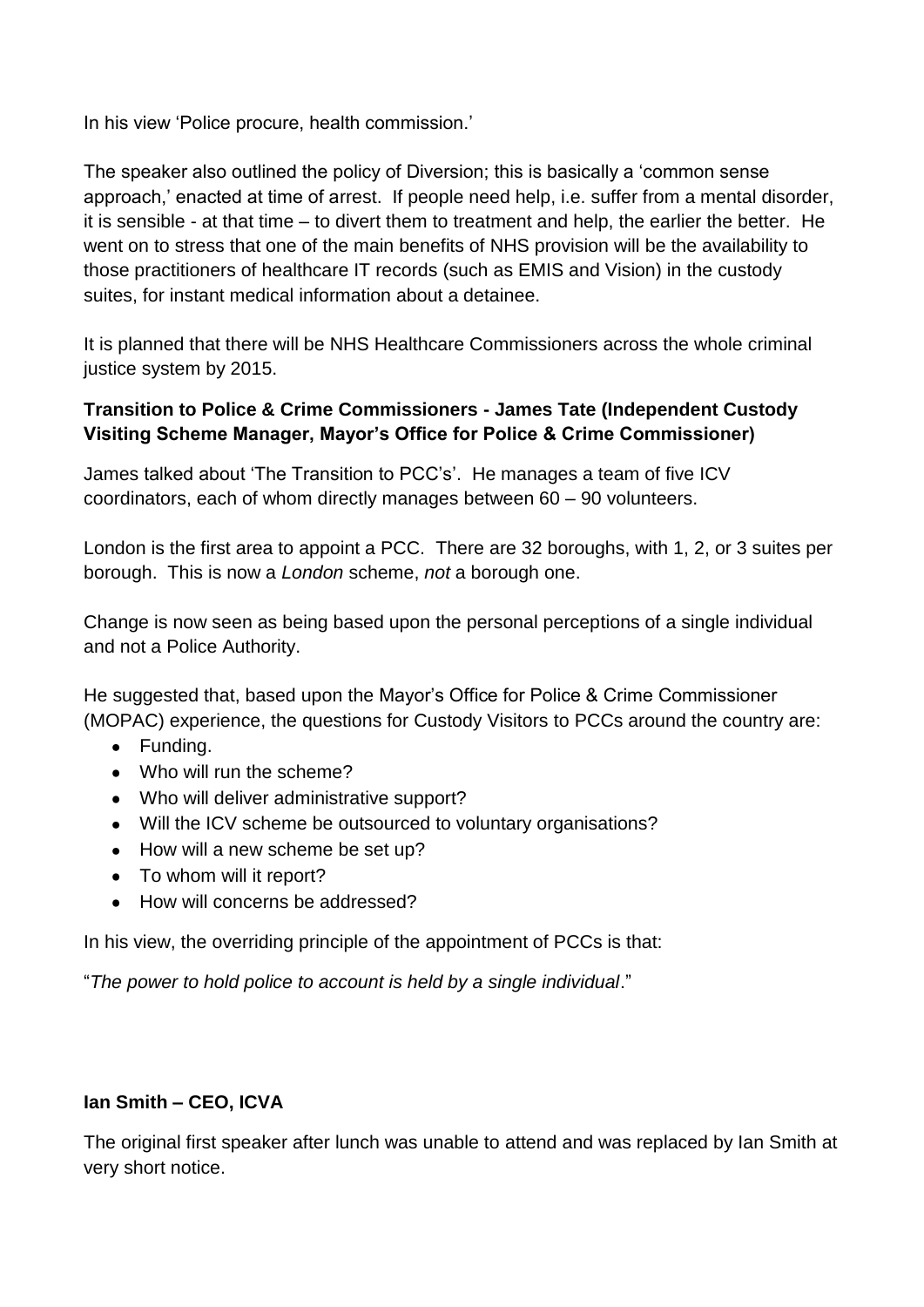An entertaining speaker as always, Ian's talk mainly comprised three areas of ongoing activity and concern, namely: ICV interaction with the incoming PCCs and related changes to the ICVA constitution and published materials; training modules developed and in development by ICVA and the Home Office for its members; and the revision of the Codes of Practice and National Standards.

# *Police and Crime Commissioners*

It is essential that the ICV schemes consult with the new PCCs to establish clarity and accountability. Apparently, some nascent PCCs are already considering outsourcing the management of their ICV schemes and it is essential that we establish clear lines of information/reporting to the PCCs to ensure their involvement in our work and, importantly, our concerns.

ICVs must make themselves heard by their PCCs to ensure that the importance of the ICV role is fully recognised and supported as it has been in the past by the Police Authorities. This comes at a time when the focus is moving away from PACE towards health and welfare and when ministerial concern about a perceived under-reporting of the use of restraints in custody may bring about ICV involvement.

In this context, Ian expressed the importance of the Investment in Volunteers scheme and congratulated the five schemes (including Surrey and Sussex) which had completed the process.

He also noted that the transfer of responsibility for the ICV schemes from Police Authorities to PCCs had necessitated the transformation of ICVA into a Company Limited by Guarantee, following which it is intended to obtain charity status. This will require a major rewriting of all published material in order to replace PAs with PCCs. However, a significant benefit of the change to charitable status will be the ability to obtain funding from nongovernmental sources.

# *Training Modules*

In June the ICVA rolled out training modules for scheme Chairs and Coordinators and is currently working on a module for vulnerable detainees (mental health, learning disability, Asbergers, autism, etc). Concurrently, the Home Office is developing a module for communicating with juveniles.

### *Revision of the Codes of Practice and National Standards*

The significant amendments to PACE which have come into force this year have also necessitated a revision of the Code of Practice and National Standards documents.

Thanks to lobbying by ICVA, the Home Office will make the draft Code of Practice available in early December for a period of consultation expected to last about 8 weeks. Ian is very keen that individual ICVs as well as Panels and Coordinators should all take part and make their views known.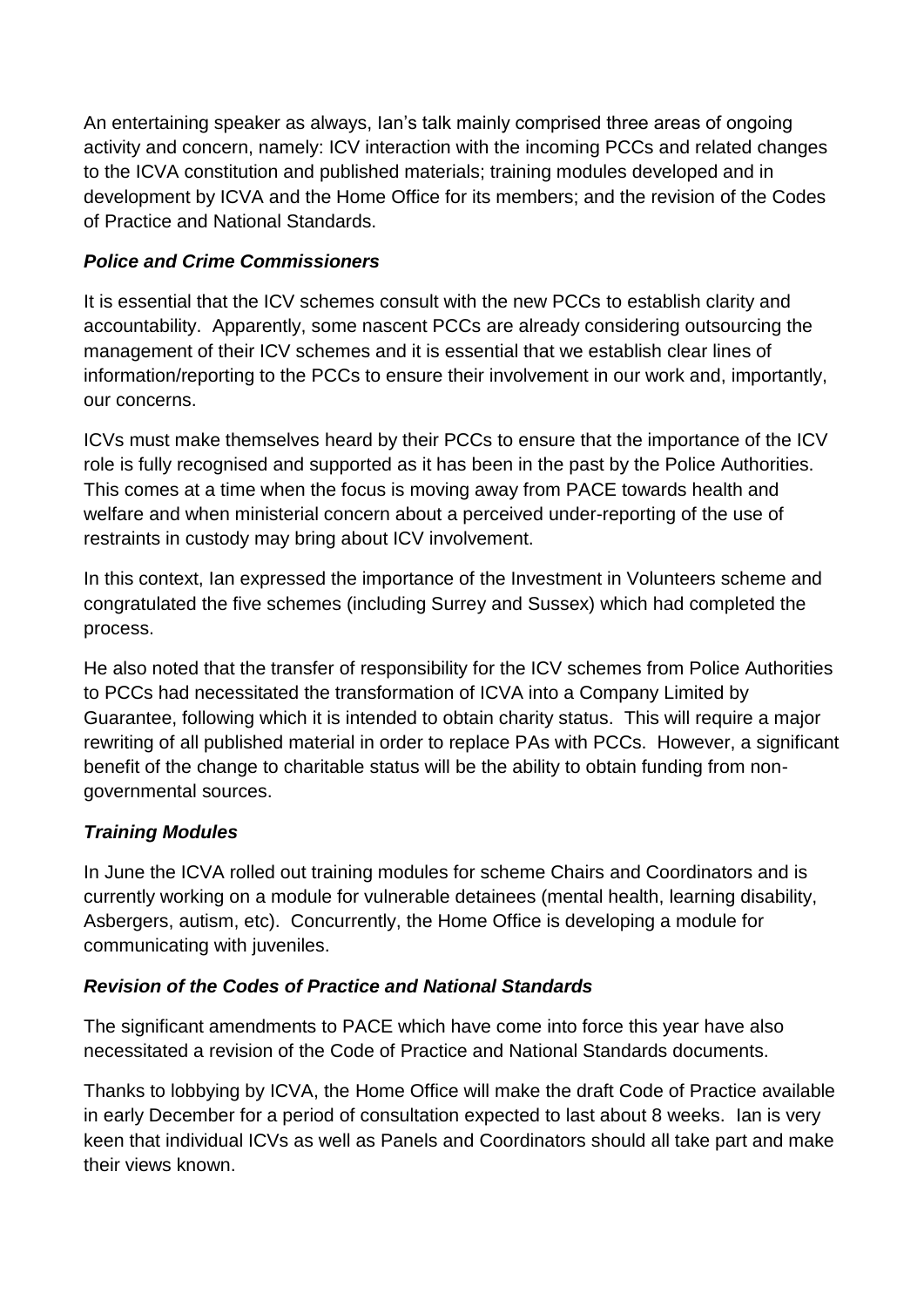Following the issue of the new Code, the Amended National Standards will then be produced.

### **Juliet Lyon – CEO, Prison Reform Trust**

Juliet's theme was *"Care not Custody"* and centred on the problems faced by prisoners, especially under 18s, (and by extension, detainees) with learning disability/difficulty.

In an interview carried out among 173 prisoners with learning disability and difficulty, over 40% described being scared/unkindness/hygiene issues/self harm/suicide/brutality (this being rare).

It is generally recognised that between 5-10 per cent of the adult offending population have learning disabilities, while prevalence rates among children who offend appear to be higher. Studies suggest that 7 per cent of adult prisoners have an IQ below 70, and a further 25 per cent have an IQ between 70-79 (borderline learning disabilities). An assessment of children who offend in England and Wales found that 23 per cent had an IQ below 70, and 36 per cent had an IQ of 70-79.

Much higher numbers of people in the criminal justice system have learning difficulties. Learning difficulties cover a range of impairments of which dyslexia is the most common. Many people with learning difficulties find aspects of reading and writing hard, and their comprehension and communication skills may be impaired. Communication difficulties are especially common amongst children who offend. Studies suggest that as many as 60 per cent have a communication disability and, of this group, around half have poor or very poor communication skills.

A literature review undertaken by 'No One Knows' showed that between 20-30 per cent of offenders have learning disabilities or learning difficulties that interfere with their ability to cope within the criminal justice system. Typically, people with learning disabilities and low IQs will have limited language ability, comprehension and communication skills, which might mean they have difficulty understanding and responding to questions; they are likely to have difficulty recalling information, for example remembering daily prison routines, and take longer to process information. On being questioned, for example at the police station and in court, they may be acquiescent and suggestible and, under pressure, may try to appease other people.

In prison these difficulties may lead, amongst other things, to "electric fence" learning, where the prisoner does not understand or know of a prison rule until punished for breaking it.

More than two-thirds of all men, women and children in prison have two or more mental health problems such as depression and anxiety. Many have a history of attempted suicide and self-harm, while significant numbers have severe and ongoing illnesses such as schizophrenia and personality disorders.

Prison mental health care is too often a catch-all for people who would be better cared for outside the criminal justice system altogether. Those not getting the care they require can end up harming themselves or even committing suicide. They can also find it difficult to adjust to life when they leave prison – putting a huge strain on families and leading many to